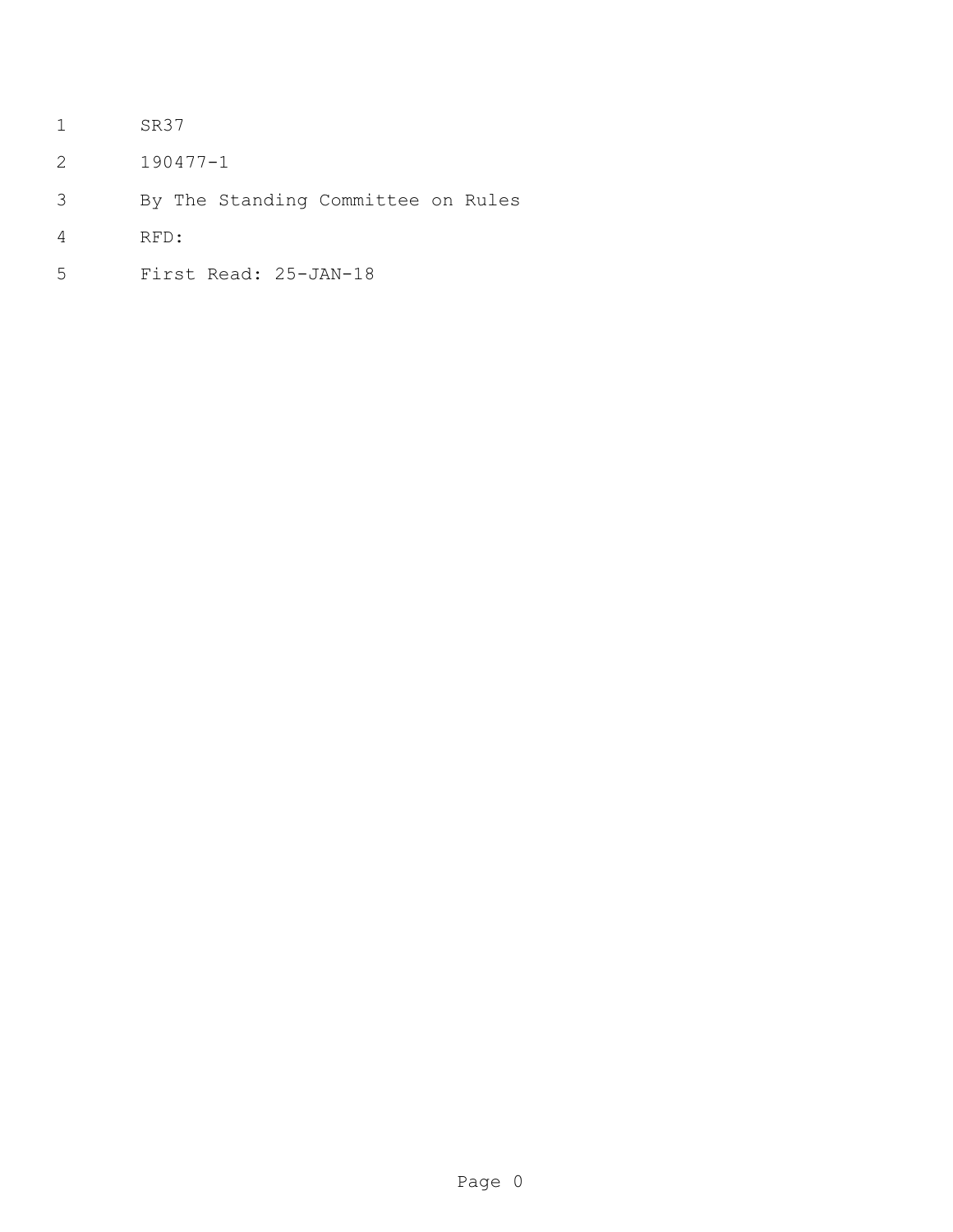| 1                                | 190477-1:n:01/24/2018:RULES/sts                                                                                                                                                                     |             |
|----------------------------------|-----------------------------------------------------------------------------------------------------------------------------------------------------------------------------------------------------|-------------|
| $\mathbf{2}$                     |                                                                                                                                                                                                     |             |
| 3                                |                                                                                                                                                                                                     |             |
| 4                                |                                                                                                                                                                                                     |             |
| 5                                |                                                                                                                                                                                                     |             |
| 6                                |                                                                                                                                                                                                     |             |
| 7                                |                                                                                                                                                                                                     |             |
| 8                                | SPECIAL ORDER CALENDAR                                                                                                                                                                              |             |
| 9                                |                                                                                                                                                                                                     |             |
| 10                               | BE IT RESOLVED BY THE SENATE, That the following                                                                                                                                                    |             |
| 11                               | bills in the order named shall be the special, paramount and                                                                                                                                        |             |
| 12                               | continuing order of business taking precedence over all other                                                                                                                                       |             |
| 13                               | matters until disposed of for the Sixth Legislative day only:                                                                                                                                       |             |
| 14                               |                                                                                                                                                                                                     | Page        |
| 15<br>16<br>17<br>18<br>19<br>20 | Senator Orr:<br><b>SB92</b><br>Compensation, unemployment, to lower weeks of unemploy-<br>ment benefits from 26 to 14 based on the state average<br>unemployment rate, Secs. 25-4-72, 25-4-74 am'd. | 4           |
| 21<br>22<br>23<br>24<br>25<br>26 | Senator Singleton:<br><b>SB143</b><br>Transportation network companies, Public Service Commis-<br>sion permit required to operate, minimum requirements im-<br>posed                                | 10          |
| 27<br>28                         | Senator Marsh:                                                                                                                                                                                      |             |
| 29<br>30<br>31                   | <b>SB76</b><br>Taxation, adjusted gross income range expanded for maxi-<br>mum standard deductions, Sec. 40-18-15 am'd.                                                                             | 17          |
| 32<br>33<br>34<br>35<br>36       | Senator Holley:<br><b>SB27</b><br>Firearm, possession prohibited at certain places includ-<br>ing by persons with a valid pistol permit, exception for                                              | $\mathbf 1$ |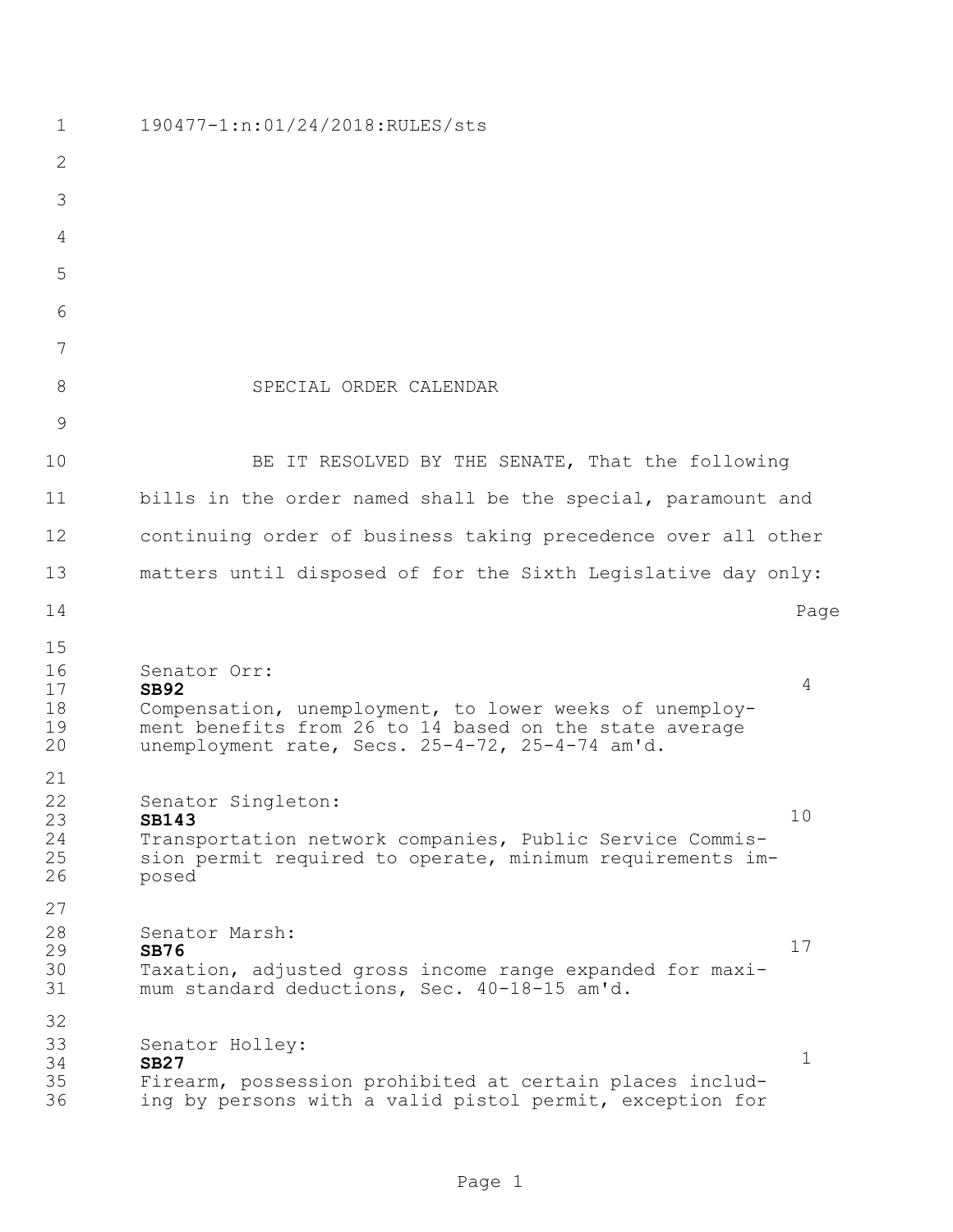| $\mathbf 1$<br>$\overline{2}$          | qualified retired law enforcement officers, Sec.<br>$13A-11-61.2$ am'd.                                                                                                                                                                                |    |
|----------------------------------------|--------------------------------------------------------------------------------------------------------------------------------------------------------------------------------------------------------------------------------------------------------|----|
| 3<br>$\overline{4}$<br>5<br>6<br>7     | Senator Ward:<br><b>SB37</b><br>Municipal courts, pretrial diversion program, voluntary<br>transfer authorized                                                                                                                                         | 12 |
| 8<br>9<br>10<br>11<br>12               | Senator Smitherman:<br><b>SB151</b><br>Terrorist threats, crime further defined, specify that<br>schools and churches are protected, Sec. 13A-10-15 am'd.                                                                                              | 12 |
| 13<br>14<br>15<br>16<br>17             | Senator Orr:<br><b>SB93</b><br>Medicaid, liens and claims against recipient and recipi-<br>ent's estate authorized                                                                                                                                     | 9  |
| 18<br>19<br>20<br>21<br>22<br>23<br>24 | Senator Pittman:<br><b>SB28</b><br>Schools, public K-12 teachers and employees, charged with<br>certain sexual crimes against students, paid administra-<br>tive leave and discipline of school employees charged re-<br>moved, Sec. 13A-6-83 repealed | 8  |
| 25<br>26<br>27<br>28<br>29             | Senator Beasley:<br><b>SB45</b><br>Day care centers, provide influenza vaccine information<br>to parents, required                                                                                                                                     | 6  |
| 30<br>31<br>32<br>33<br>34<br>35       | Senator Bussman:<br>SB67<br>Pharmaceutical Services Providers, may petition Dept. of<br>Revenue for direct refund of overpayment of supplemental<br>privilege tax, Sec. 40-26B-9 am'd.                                                                 | 17 |
| 36<br>37<br>38<br>39<br>40<br>41<br>42 | Senator McClendon:<br>SB <sub>8</sub><br>Treasures and artifacts, cultural resources that are eli-<br>gible for or listed in National Register of Historic<br>Places, not Al. Register of Landmarks and Heritage, Sec.<br>$41 - 9 - 291$ am'd.         | 5  |
| 43<br>44<br>45                         | Senator Smitherman:<br><b>SB85</b>                                                                                                                                                                                                                     | 16 |